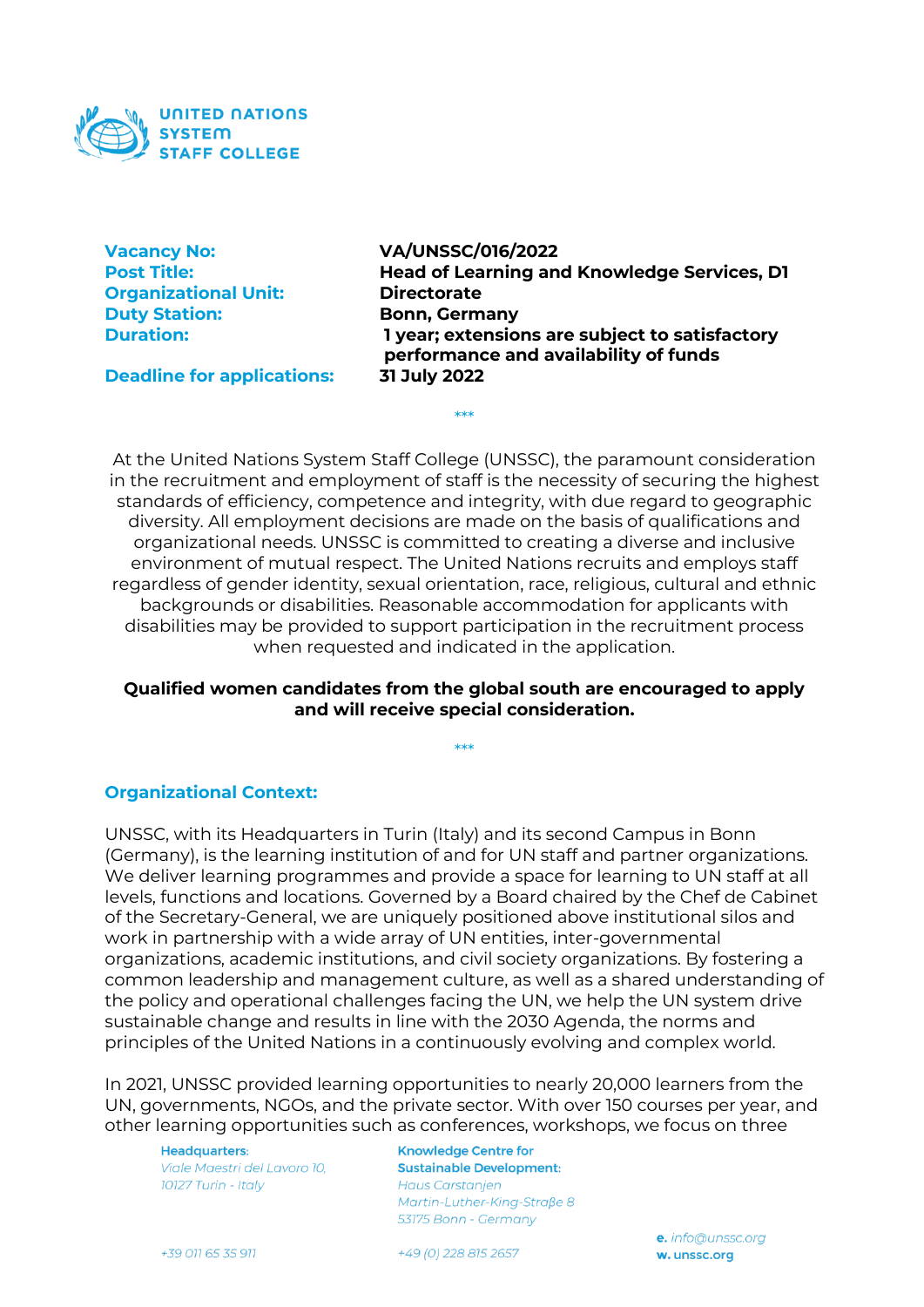

main areas of the UN operation: peace and security, sustainable development, and the reform of the UN system.

In response to UNSSC's exponential growth of human and financial resources over the past few years and in order to ensure delivery of commitments in an effective and efficient manner also in the future, UNSSC is implementing a Change Management Process.

## **Terms of reference:**

Under the direct supervision of the Director, the incumbent is responsible for the overall management of the Staff College's programmatic activities. The programmatic activities include learning and knowledge products and services such as courses, advisory services, webinars, workshops, conferences, and seminars.

In supervising the UNSSC's senior programme managers, the incumbent is expected to perform the following tasks:

- Review and approve the substantive work programme of the Programmatic unit
- Direct and approve the development of strategies, workplans and proposed activities, ensuring that planned work is carried out in a timely fashion
- Identify opportunities to design and deliver new learning and training activities
- By chairing the UNSSC's Faculty Review Committee, identify the most qualified external faculty for UNSSC learning offerings
- Monitor quality assurance through all learning and training activities in a coherent manner
- Lead resource mobilization to foster greater financial health and growth of learning and training offerings
- Support senior managers in resource mobilization and overall management of human and financial resources of their specific portfolios
- Foster teamwork and communication among staff in the Programme unit and across organizational boundaries by identifying and breaking potential mechanisms that could result in the creation of institutional silos
- Undertake or oversee the programmatic/administrative tasks necessary for the functioning of the Programme unit, including preparation of budgets, reporting on budget/programme performance, evaluation of staff performance, evaluation of candidates and preparation of inputs for results-based budgeting
- Represent UNSSC in Bonn/Germany vis-à-vis local authorities and governmental partners as well as UN Bonn-based organizations

## **Work implies frequent interaction with the following:**

Senior managers and all personnel within UNSSC, as well as senior staff within the UN system. Representatives of Governments, academic partners, nongovernmental organizations and civil society counterparts.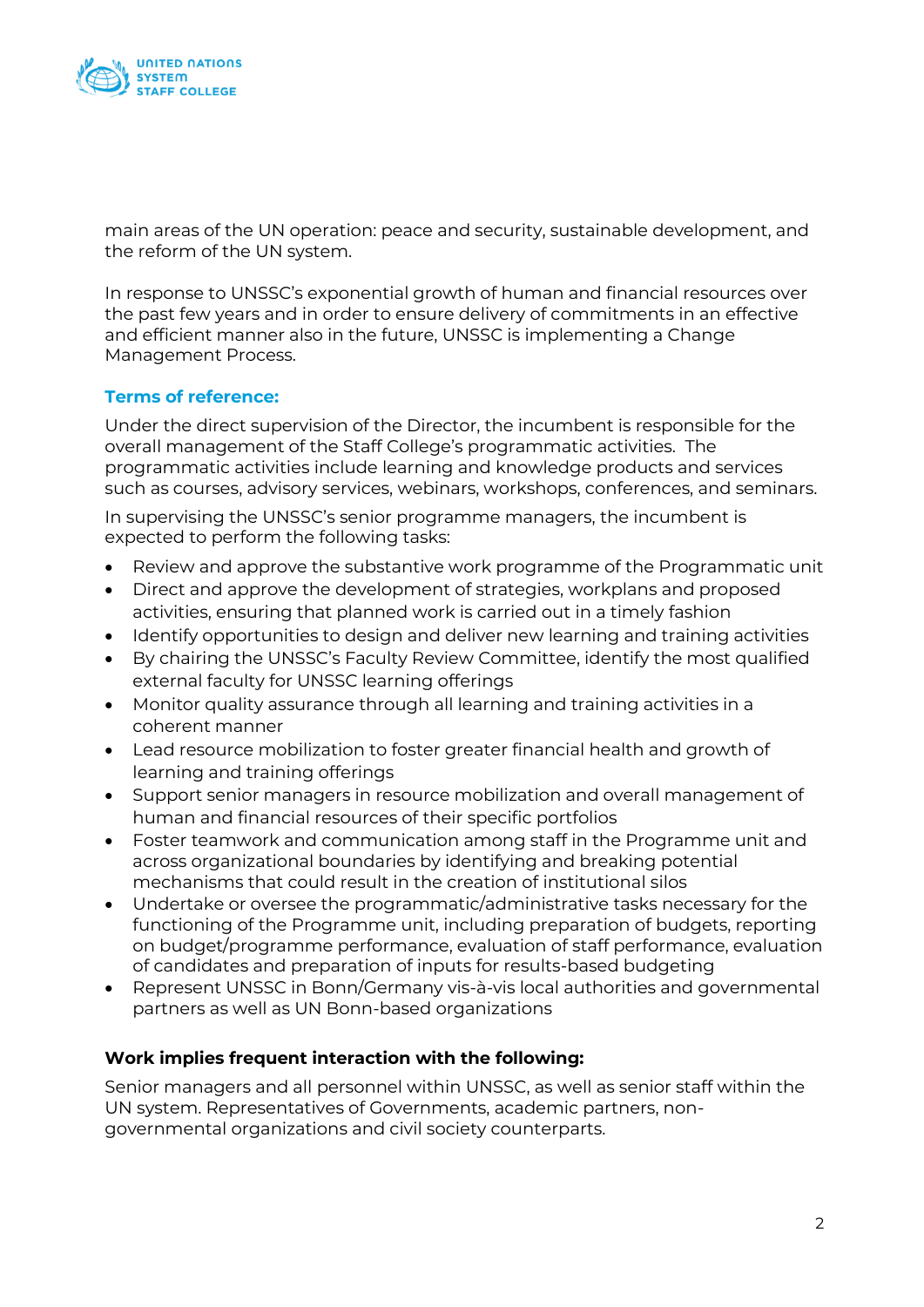

### **Results expected:**

- Ensures academic rigour and the instructional adequacy of all UNSSC learning and training offerings.
- Brings greater uniformity in the use of most appropriate and relevant technology for all learning and training activities.
- Promotes and represents UNSSC as a coherent UN centre of excellence for learning and training, within and outside the UN system.
- Effectively and efficiently manages available human and financial resources to ensure financial sustainability for UNSSC's learning portfolio.
- Effectively develops staff under her/his supervision, including their on-going learning and development.
- Effectively assists, guides and supports senior programme managers in meeting their objectives and outputs.
- Perform any other duties as required.

# **Core Competencies**

**Communication:** Proven ability to speak and write clearly and effectively; ability to tailor language, tone, style and format to match audience; ability to listen to others, correctly interpret messages from others and respond appropriately. Proven ability to write proposals, reports, evaluations, etc. in a clear and concise manner. Ability to communicate and make effective oral presentations. Proven ability to communicate effectively in social networks and online environments, using a wide range of approaches (podcast, vodcast, blogging, etc).

**Teamwork:** Ability to establish and maintain effective working relations with colleagues and partners with sensitivity and respect for diversity; demonstrated ability to work collaboratively with colleagues to achieve organizational goals and to place team agenda before personal agenda.

**Planning and Organizing:** Good organization and co-ordination skills to plan and execute actions in response to changing needs; Ability to advise on issues and priorities related to the team's activities, and to take responsive initiatives. Ability to organize and delegate work and to supervise staff. Ability to design and manage projects effectively.

**Accountability:** Takes ownership for all responsibilities and honors commitments; Delivers outputs for which one has responsibility within prescribed time, cost and quality standards; Operates in compliance with organizational regulations and rules; Supports subordinates, provides oversight and takes responsibility for delegated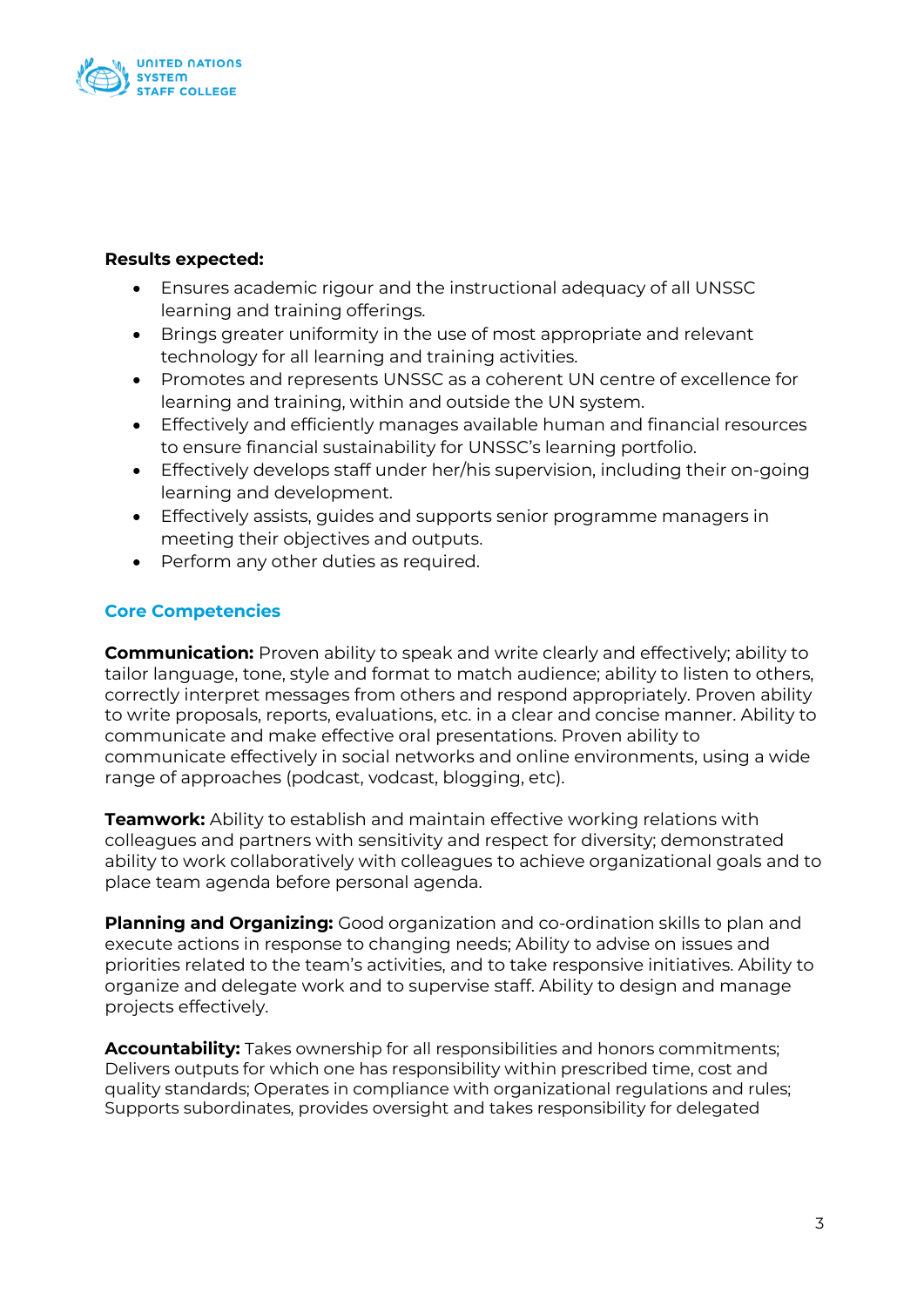

assignments; Takes personal responsibility for his/her own shortcomings and those of the work unit, where applicable.

**Creativity:** Actively seeks to improve programs or services; Offers new and different options to solve problems or meet client needs; Promotes and persuades others to consider new ideas; Takes calculated risks on new and unusual ideas; thinks "outside the box"; Takes an interest in new ideas and new ways of doing things; Is not bound by current thinking or traditional approaches.

**Client Orientation:** Considers all those to whom services are provided to be "clients" and seeks to see things from clients' point of view; Establishes and maintains productive partnerships with clients by gaining their trust and respect; Identifies clients' needs and matches them to appropriate solutions; Monitors ongoing developments inside and outside the clients' environment to keep informed and anticipate problems; Keeps clients informed of progress or setbacks in projects; Meets timeline for delivery of product or services to client.

**Commitment to Continuous Learning**: proven ability to keep abreast of new developments in own occupation/profession; willingness to develop oneself professionally and personally; willingness and ability to contribute to the learning of colleagues and subordinates; willingness to learn from others; ability and willingness to seek feedback to learn and improve.

**Technological Awareness:** Proven ability to keep abreast of available technology; ability to understand applicability and limitations of technology; demonstrated ability to apply technology to appropriate risks; willingness to learn new technology.

### **Management Competencies**

**Vision:** Identifies strategic issues; Clearly communicates links between the Organization's strategy and the work unit's goals; Generates and communicates broad and compelling organizational direction, inspiring others to pursue the same direction; Conveys enthusiasm about future possibilities.

**Leadership:** Serves a role model that other people want to follow; Empowers others to translate visions into results; Is proactive in developing strategies to accomplish objectives; Establishes and maintains relationships with a broad range of people to understand needs and gain support; Anticipates and resolves conflicts by pursuing mutually agreeable solutions; Drives for change and improvement: does not accept status quo; Shows the courage to take unpopular stands.

**Empowering others:** Delegates responsibility, clarifies expectations, and gives staff autonomy in important areas of their work; Encourages others to set challenging goals; Holds other accountable for achieving results related to their area of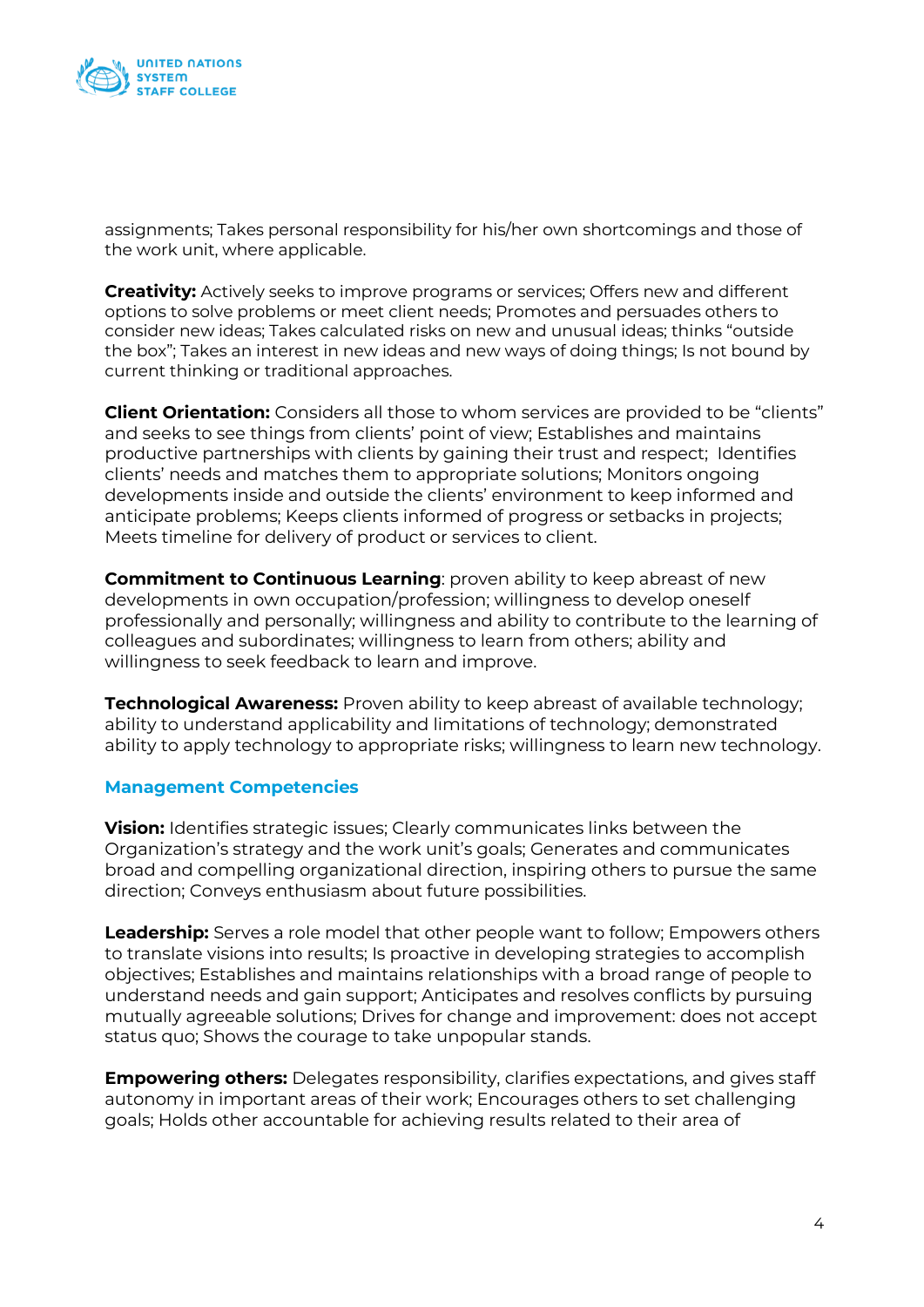

responsibility; Genuinely values all staff member's input and expertise; Involves others when making decisions that affect her/him.

**Managing Performance:** Delegate the appropriate responsibility, accountability and decision-making authority; Makes sure that roles, responsibilities and reporting lines are clear to each staff member; Accurately judges the amount of time and resources needed to accomplish a task and matches to skills; Monitors progress against milestones and deadlines; Regularly discusses performance and provides feedback and caching to staff when they make mistakes; Actively supports the development and career aspirations of staff; Appraises performance fairly.

**Building Trust:** Provides an environment in which others can talk and act without fear of repercussion; Manages in a deliberate and predictable way; Operates with transparency; has no hidden agenda; Places confidence in colleagues, staff members and clients; Gives proper credit to others; Follows through on agreedupon options; Treats sensitive or confidential information appropriately.

**Judgement/ Decision-making:** Identifies the key issues in a complex situations, and comes to the heart of the problem quickly; Gathers relevant information before making a decision; Considers positive and negative impact on others and on the Organization; Proposes a course of action or makes a recommendation based on all available information; Checks assumptions against facts; Determines that the actions proposed will satisfy the expressed and underlying needs for the decision; Makes tough decisions when necessary.

## **Core Values**

**Integrity:** Upholds the principles of the UN, Demonstrates the values of the Organization, including impartiality, fairness, honesty and truthfulness, in daily activities and behaviors; Acts without consideration of personal gain; Resists undue political pressure in decision-making; Does not abuse power or authority; Stands by decisions that are in the organizational interest even if they are unpopular; Takes prompt action in case of unprofessional; unethical behavior.

**Professionalism:** Shows pride in work and in achievements; Demonstrates professional competence and mastery of subject matters; Is conscientious and efficient in meeting commitments, observing deadlines and achieving results; Is motivated by professional rather than personal concerns; Shows persistence when faced with difficult problems or challenge.; Remains calm in stressful situations.

**Cultural Awareness:** Works effectively with people from all backgrounds; Treats all people with dignity and respect; Shows respect, and understanding of, diverse points of view and demonstrates this understanding in daily work and decision-